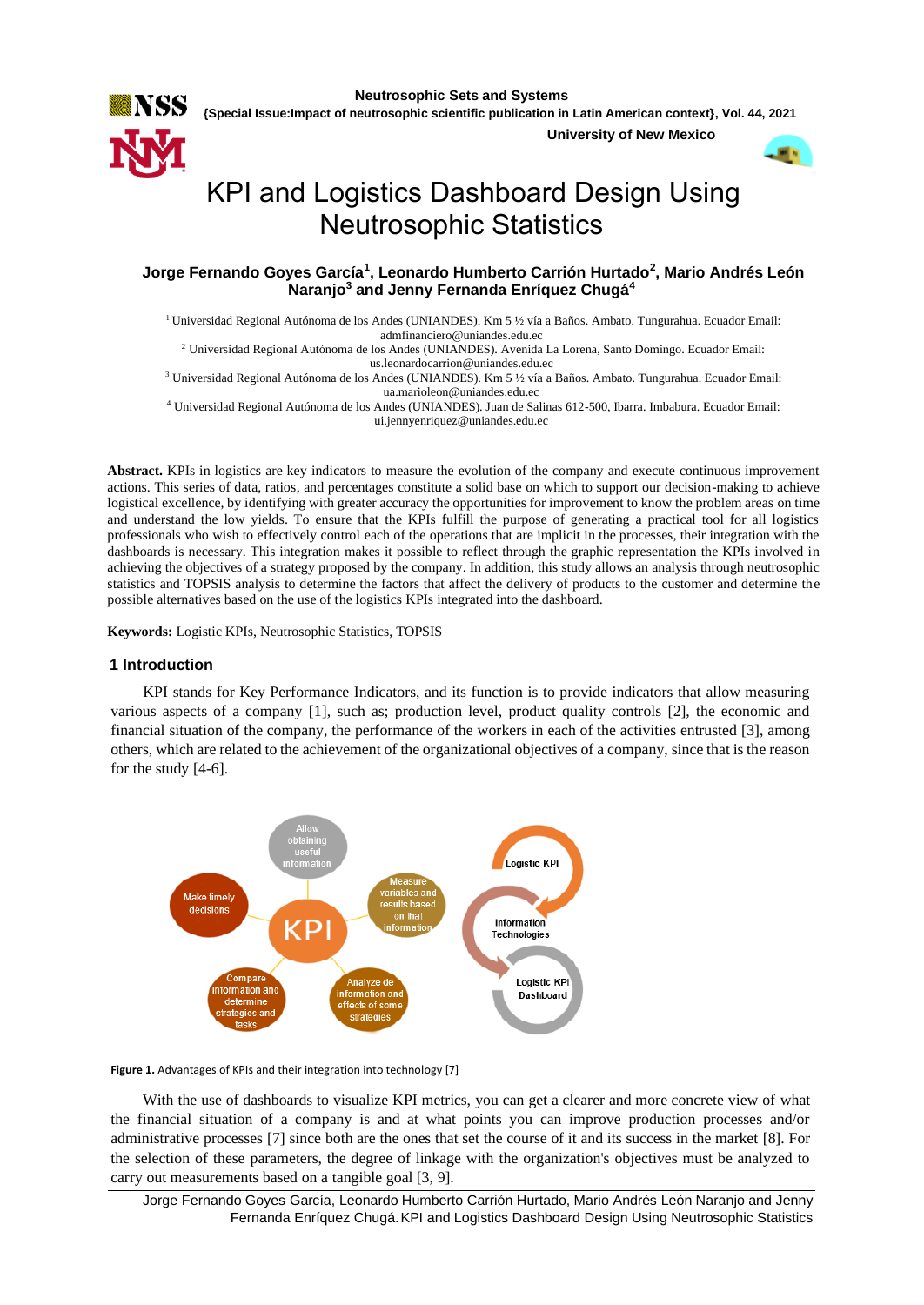189 Neutrosophic Sets and Systems {Special Issue: Impact of neutrosophic scientific publication in Latin American context}, Vol. 44, 2021

The KPIs on the dashboard provides strategies to entrepreneurs to boost a business and improve their capabilities in the market. In this sense, income will increase by benefiting partners and workers [\[4,](#page-8-3) [7,](#page-8-4) [10,](#page-8-7) [11\]](#page-8-8).

Among the significant advantages of having the support of an expert in reading the KPIs [\[2\]](#page-8-1), is that you will be able to immediately identify any fault detected through this instrument and will plan the most suitable way to attack and correct it, as well as select which are the KPIs with the most significant weight in the study [\[1\]](#page-8-0). Consequently, productivity will not be affected but reinforced by these proactive actions [\[12\]](#page-8-9). Regarding marketing, KPIs allow identifying in detail the factors that allowed the success or failure of a campaign [\[13\]](#page-9-0), to improve or discard them for future campaigns [\[14\]](#page-9-1).



**Figure 2.** Logistics KPIs at each stage of the process. Source: [\[10\]](#page-8-7)

The logistics process of a company is one of the most complex ones to monitor [\[15\]](#page-9-2) since there are a large number of elements to take into account: different states in which the products are, geographical displacement, or stages that go through throughout the process [\[8,](#page-8-5) [16\]](#page-9-3).



**Figure 3.** Logistics KPI based on its particularity and planned objective at each stage. Source: [\[17\]](#page-9-4)

It should be noted that each logistics process has its peculiarities. Therefore, it is essential to set medium/long-term objectives [\[15,](#page-9-2) [18-21\]](#page-9-5). Moreover, the main objective of logistics KPIs is the rapid detection of any failure or deviation [\[7\]](#page-8-4). Thus, following up and continuously monitoring these indicators will help reduce costs and optimize the use of material and human resources during the development of the activity [\[14\]](#page-9-1). For the analysis of Logistics KPIs, this study defines:

- Problem situation: delays in product deliveries to customers
- The main objective: define the logistics KPI to detect possible deficiencies that influence delays in product deliveries to customers
- Specific objectives:

Jorge Fernando Goyes García, Leonardo Humberto Carrión Hurtado, Mario Andrés León Naranjo and Jenny Fernanda Enríquez Chugá.KPI and Logistics Dashboard Design Using Neutrosophic Statistics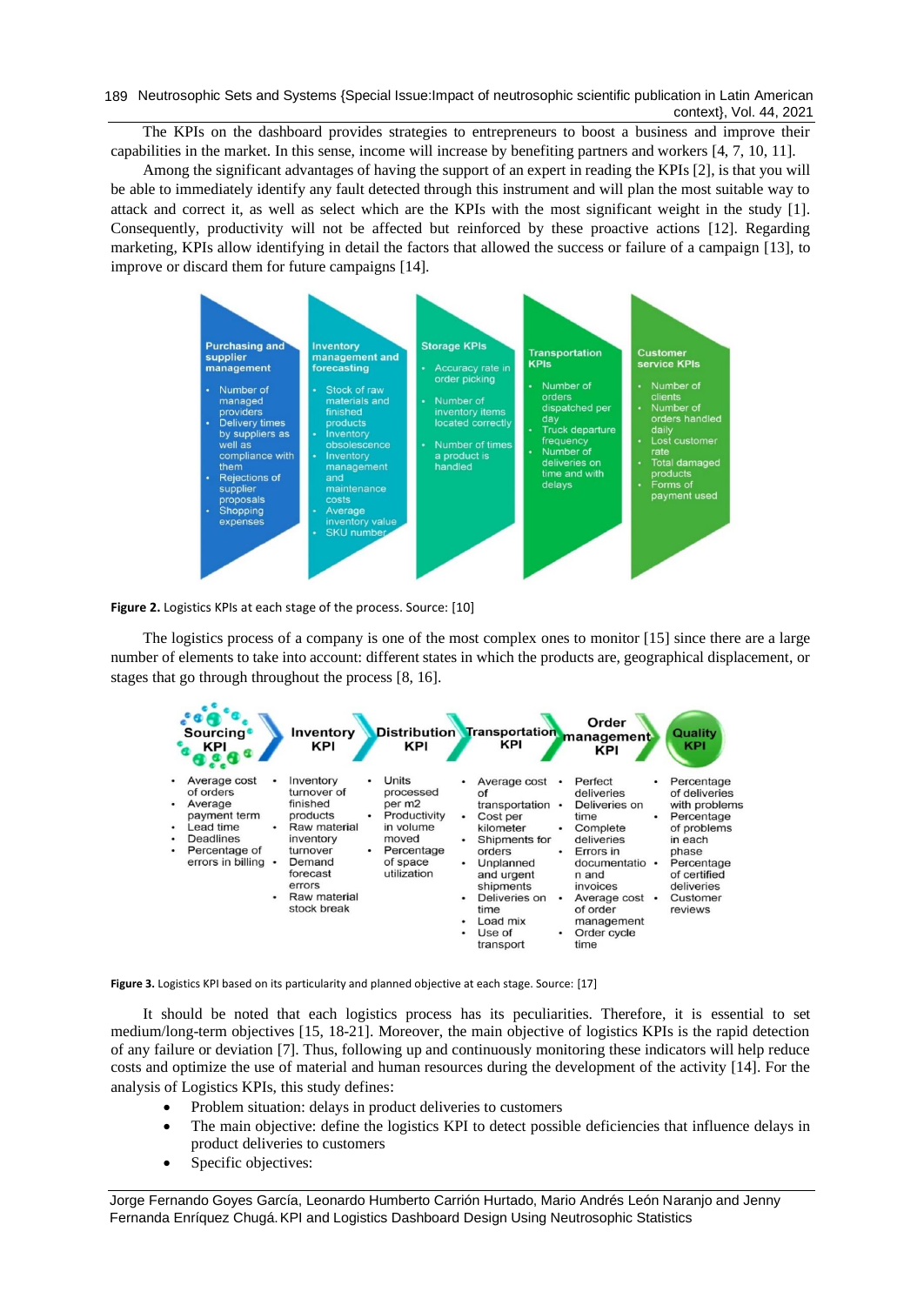Neutrosophic Sets and Systems {Special Issue:Impact of neutrosophic scientific publication in Latin American 190 context}, Vol. 44, 2021

- Determine the factors that affect the variable analyzed
- Analyze logistics KPIs according to the stages of the process
- Carry out the measurement and modeling of the variable
- Project potential alternatives based on the company's strategy to achieve

From those above, the study is structured according to Figure 4 [\[22\]](#page-9-6). It should be taken into account that the analysis of the KPIs will be interrelated with the dashboards [\[11\]](#page-8-8).



**Figure 4**. Development of the study of logistics KPIs. Source: Own elaboration.

#### **2 Materials and methods**

#### **2.1 Neutrosophic statistics**

Neutrosophic probabilities and statistics are a generalization of classical and imprecise probabilities and statistics. The Neutrosophic Probability of an event E is the probability that event E will occur, the probability that event E does not occur, and the probability of indeterminacy (not knowing whether event E occurs or not). In classical probability nsup≤1, while in neutrosophic probability nsup≤3 +. The function that models the neutrosophic probability of a random variable x is called the neutrosophic distribution:  $NP(x)$  =  $(T(x), I(x), F(x))$ , where T (x) represents the probability that the value x occurs, F (x) represents the probability that the value x does not occur, and  $I(x)$  represents the indeterminate or unknown probability of the value x.

Neutrosophic Statistics is the analysis of neutrosophic events and deals with neutrosophic numbers, the neutrosophic probability distribution[\[23\]](#page-9-7), neutrosophic estimation, neutrosophic regression, etc. It refers to a set of data formed totally or partially by data with some degree of indeterminacy and the methods to analyze them. Neutrosophic statistical methods allow the interpretation and organization of neutrosophic data (data that can be ambiguous, vague, imprecise, incomplete, or even unknown) to reveal the underlying patterns [\[24\]](#page-9-8). In short, the Neutrosophic Logic, Neutrosophic Sets, and Neutrosophic Probabilities and Statistics have a wide application in various research fields and constitute a new reference of study in full development. The Neutrosophic Descriptive Statistics includes all the techniques to summarize and describe the characteristics of the neutrosophic numerical data [\[25\]](#page-9-9). Neutrosophic Numbers are numbers of the form where a and b are real or complex numbers [\[26\]](#page-9-10), while "I" is the indeterminacy part of the neutrosophic number. $N = a + bl$ 

The study of neutrosophic statistics refers to a neutrosophic random variable where y represents the corresponding lower and upper level that the studied variable can reach, in an indeterminate interval. Following the neutrosophic mean of the variable when formulating:  $X_l X_u I_N [I_l, I_u] (\bar{x}_N)$ 

$$
X_N = X_l + X_u I_N; I_N \in [I_l, I_u]
$$

 $(1)$ 

Where 
$$
\bar{x}_a = \frac{1}{n_N} \sum_{i=1}^{n_N} X_{il} \,\bar{x}_b = \frac{1}{n_N} \sum_{i=1}^{n_N} X_{iu} \, n_N \in [n_l, n_u]
$$
 (2)

is a neutrosophic random sample. However, for the calculation of neutral frames (NNS), it can be calculated as follows

$$
\sum_{i=1}^{nN} (\bar{X} - \bar{X}_{iN})^2 = \sum_{i=1}^{nN} \begin{bmatrix} \min\left( \frac{(a_i + b_i I_L)(\bar{a} + \bar{b} I_L)(a_i + b_i I_L)(\bar{a} + \bar{b} I_U)}{(a_i + b_i I_U)(\bar{a} + \bar{b} I_L),(a_i + b_i I_U)(\bar{a} + \bar{b} I_U)} \right) \\ \max\left( \frac{(a_i + b_i I_L)(\bar{a} + \bar{b} I_L)(a_i + b_i I_L)(\bar{a} + \bar{b} I_U)}{(a_i + b_i I_U)(\bar{a} + \bar{b} I_L),(a_i + b_i I_U)(\bar{a} + \bar{b} I_U)} \right) \end{bmatrix}, I \in [I_L, I_U]
$$
\n(3)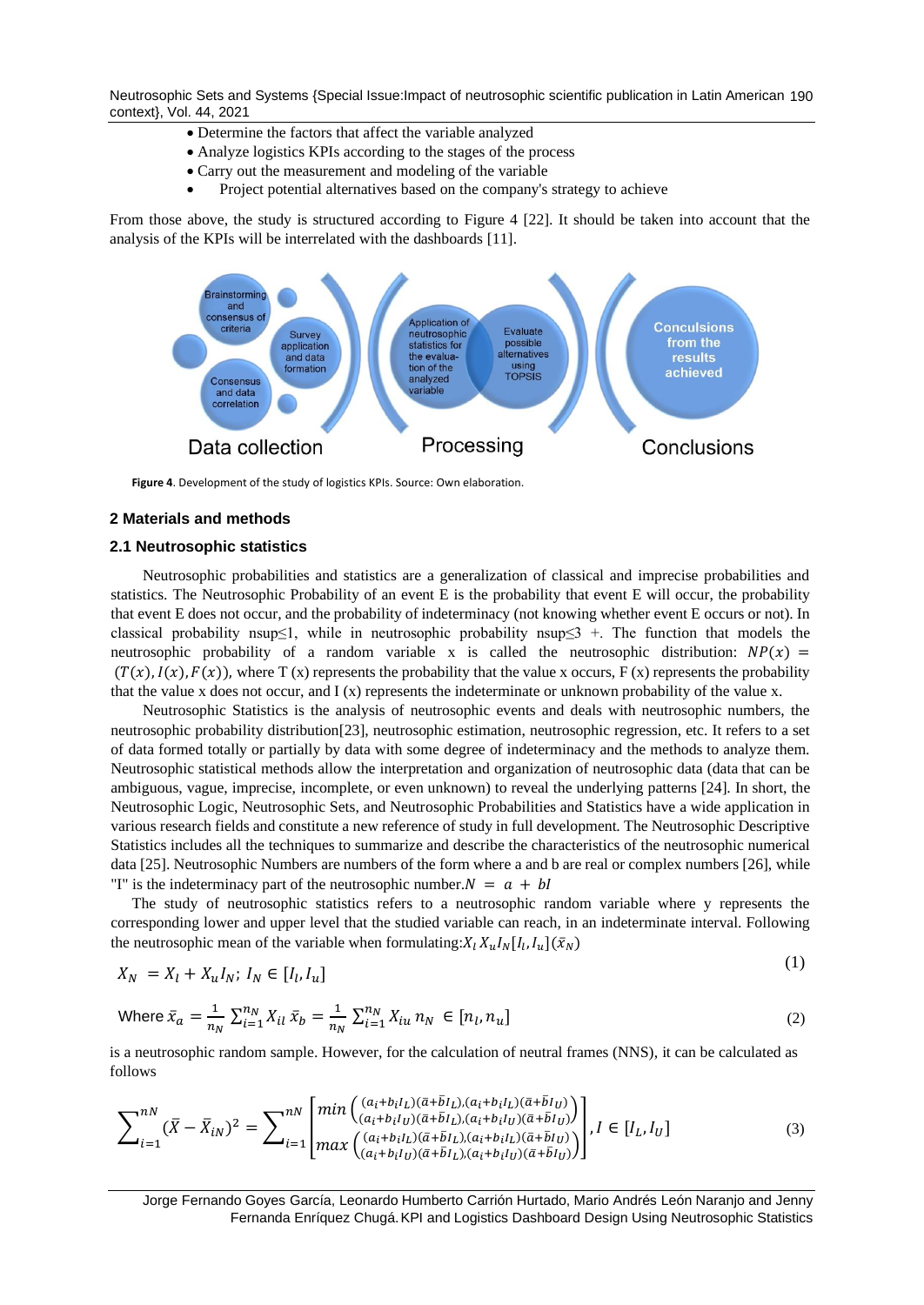Where  $a_i = X_i b_i = X_u$ . The variance of the neutrosophic sample can be calculated by

$$
S_N^2 = \frac{\sum_{i=1}^{nN} (X_i - \bar{X}_{iN})^2}{n} ; S_N^2 \in [S_L^2, S_U^2]
$$
\n<sup>(4)</sup>

The neutrosophic coefficient (NCV) measures the consistency of the variable. The lower the NCV value, the more consistent the factor's performance is. NCV can be calculated as follows [\[27\]](#page-9-11).

$$
CV_N = \frac{\sqrt{S_N^2}}{\bar{X}_N} X 100; CV_N \in [CV_L, CV_U]
$$
\n<sup>(5)</sup>

# **2.2 TOPSIS method**

TOPSIS (Technique for Order Preference by Similarity to Ideal Solution) is a technique characterized by its effectiveness and the simplicity of its principle in solving multi-criteria decision problems. The problem is to find the best-evaluated alternative [\[28\]](#page-9-12). In the case of TOPSIS, the selection is based on finding the alternative that is closest to the ideal solution, and in turn, it is further away from the worst solution. It allows combining several heterogeneous attributes in a single dimensionless index, and this is because the attributes under evaluation are quite possibly expressed in different units or scales [\[28-46\]](#page-9-12).

TOPSIS is based on the concept that the selected alternative must have the smallest Euclidean distance to an ideal solution and the greatest Euclidean distance to an anti-ideal solution [\[47\]](#page-10-0). Thus, the order of preference of the alternatives can be determined by a series of comparisons of these distances. Both solutions, the ideal and the anti-ideal, are fictitious solutions [\[27\]](#page-9-11). The ideal solution is a solution for which all the values of the attributes correspond to the optimal values of each attribute contained in the alternatives; the anti-ideal solution is the solution for which all the values of the attributes correspond to the least desired values of each attribute contained in the alternatives [\[26\]](#page-9-10). In this way, TOPSIS provides a solution that is the closest to a hypothetically better solution and the furthest from the hypothetically worst [\[48\]](#page-10-1). The process is described below:

- 1. Determine the objective and identify the attributes to evaluate.
- 2. Prepare a matrix based on the information available on the attributes. Each row corresponds to an alternative and each column to an attribute. The element in the array represents the non-normalized value of the attribute for the alternative. $x_j j_{th} i_{th}$
- 3. Calculate the normalized decision matrix. This is obtained by dividing each attribute value by the square root of the sum of the squares of each attribute value XJ. This is mathematically represented by equation  $(6):R_{ij}x_j$

$$
Rij = \frac{x_{ij}}{\sqrt{\sum_{m=1}^{k} x_{mj}^2}}\tag{6}
$$

- 4. Determine the relative importance or weight for each attribute concerning the objective. This results in a set of weights  $w_j$  (para  $j = 1, 2, ..., J$ ) such that  $\sum w_j = 1$ . The weights are generally based on expert judgment and should reflect the relative importance assigned to the performance attributes evaluated. The range of possible values of  $w_i$  will only be limited by the ability of the decision group elements to distinguish the relative importance of the performance attributes analyzed. [\[26\]](#page-9-10).
- 5. Obtain the normalized and weighted matrix. This is done by multiplying each element in the columns of the matrix by its corresponding weight. Therefore, the elements of the normalized and weighted matrix are expressed by equation  $7:V_{ii}R_{ii}w_i$

$$
V_{ij} = w_j * R_{ij} \tag{7}
$$

6. Obtain the ideal solution and the anti-ideal: The ideal solution can be expressed as (8) and anti-ideal (9). indicates the ideal value of the attribute considered among the values of the attributes for the different alternatives, while it indicates the worst value of the attribute considered among the values of the attributes for the different alternatives  $V_j^+ V_j^-$  [\[27\]](#page-9-11).

$$
V^+ = \{V_1^+, V_2^+, V_3^+, \dots, V_j^+\}
$$
  
\n
$$
V^- = \{V_1^-, V_2^-, V_3^-, \dots, V_j^-\}
$$
\n(9)

7. Calculate the Euclidean distances of each alternative to the ideal and anti-ideal solutions using the following equations:

Jorge Fernando Goyes García, Leonardo Humberto Carrión Hurtado, Mario Andrés León Naranjo and Jenny Fernanda Enríquez Chugá.KPI and Logistics Dashboard Design Using Neutrosophic Statistics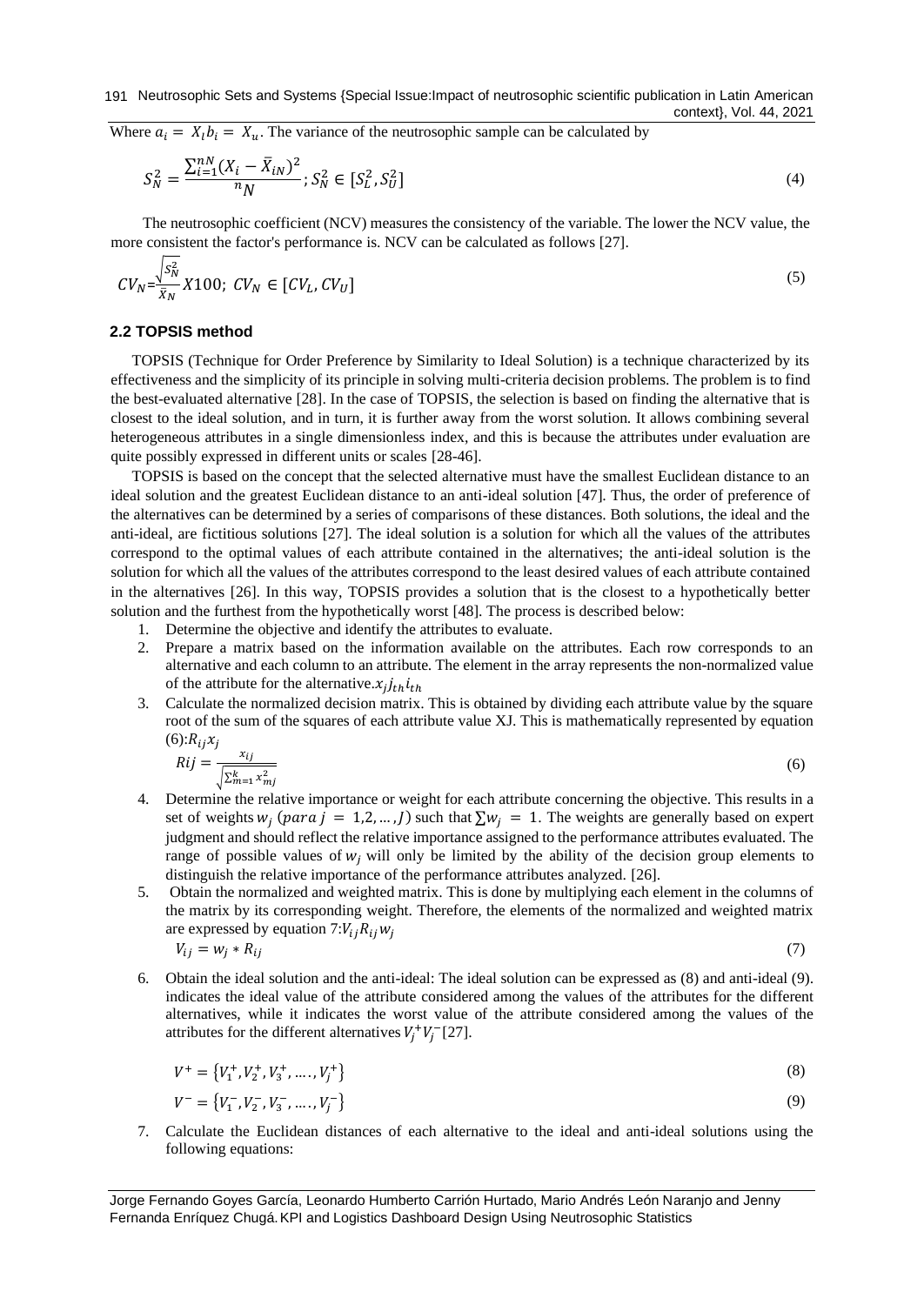Neutrosophic Sets and Systems {Special Issue:Impact of neutrosophic scientific publication in Latin American 192 context}, Vol. 44, 2021

$$
D_i^+ = \sqrt{\sum_{j=1}^j (V_{ij} - V_j^+)^2}
$$
\n
$$
D_i^- = \sqrt{\sum_{j=1}^j (V_{ij} - V_j^-)^2}
$$
\n(10)

 $D_i^- = \bigvee_{j=1}^{n} (V_{ij} - V_j^-)$ 8. The relative closeness Pi of a particular alternative to the ideal solution is expressed by (12):

$$
P_i = \frac{D_i^-}{(D_i^+ + D_i^-)}
$$
(12)

- 9. In this step, a set of alternatives is generated in descending order according to the value of Pi, with the best alternative being the one with the highest value of Pi.
- 10. In this article, linguistic terms will be associated with SVNN, in such a way that the experts can carry out their evaluations according to the corresponding scale (Table 1).

| Linguistic term    | <b>SVNN</b>        |
|--------------------|--------------------|
| Very Weak (VW)     | (0.10, 0.75, 0.85) |
| Weak (W)           | (0.25, 0.60, 0.80) |
| Medium Weak (MW)   | (0.40, 0.70, 0.50) |
| Medium (M)         | (0.50, 0.40, 0.60) |
| Medium Strong (MS) | (0.65, 0.30, 0.45) |
| Strong $(S)$       | (0.80, 0.10, 0.30) |
| Very Strong (VS)   | (0.95, 0.05, 0.05) |

**Table 1:** Linguistic terms according to the strength of the weight in the alternatives

#### **3 Results**

#### **3.1 Data collection**

Once the different approaches have been analyzed in the introduction of the document, we apply the techniques above, as follows for a company that aims to deliver and distribute products with a certain level of fragility.

|                         |             | Variable analyzed: product delivery | For a sample of $n = 150$ , for each factor (f)              |
|-------------------------|-------------|-------------------------------------|--------------------------------------------------------------|
| Code<br><b>Initials</b> |             |                                     | Factors that affect the compliance and quality of deliveries |
|                         | a           | LARM                                | Late arrival of raw materials                                |
|                         | p           | <b>IHP</b>                          | Incorrect handling of the product                            |
|                         | $\mathbf c$ | <b>BDTC</b>                         | Breach of delivery times to the customer                     |
|                         | d           | DP                                  | Damaged products                                             |
|                         | $\mathbf 0$ | IО                                  | Inventory obsolescence                                       |

**Table 2**. Determining factors in product delivery

For the development of the statistical study, the neutrosophic frequencies of the factors are analyzed to relate to the correct use of logistic KPIs. For each Logistics KPI group, an impact is analyzed in days that make up the logistics impacts in the efficient delivery of products for each factor.

| Days | <b>Neutrosophic frequencies</b> |            |             |           |       |  |
|------|---------------------------------|------------|-------------|-----------|-------|--|
|      | <b>LARM</b>                     | <b>IHP</b> | <b>BDTC</b> | <b>DP</b> | ΙO    |  |
|      | [1; 2]                          | [1; 2]     | [0; 0]      | [0; 0]    | [0;1] |  |
| 2    | [1; 2]                          | [0; 0]     | [0;1]       | [0; 0]    | [0;1] |  |
| 3    | [1;1]                           | [0; 0]     | [1; 2]      | [1;1]     | [1;1] |  |
| 4    | [0; 0]                          | [1;1]      | [1; 2]      | [0;1]     | [1;1] |  |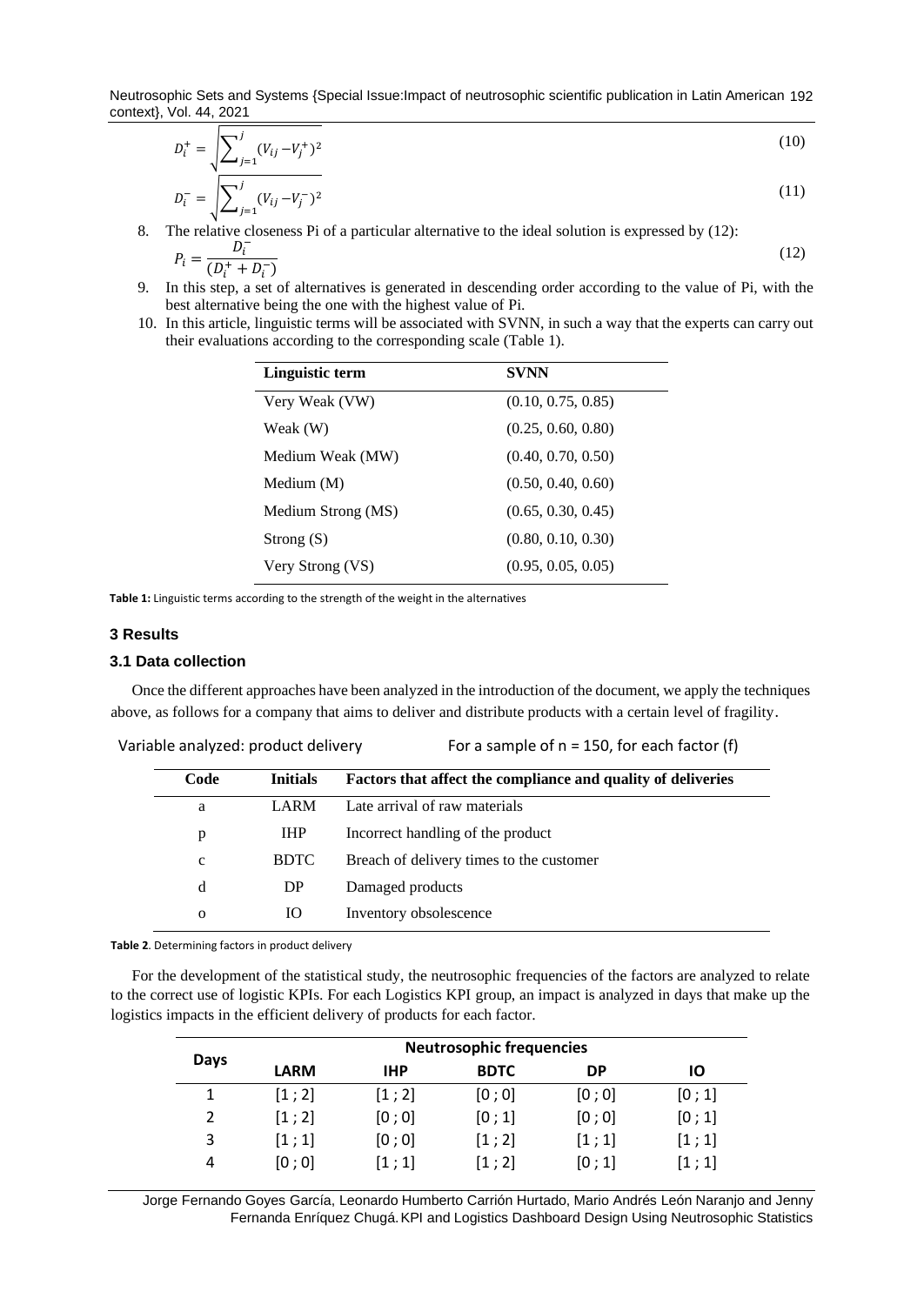193 Neutrosophic Sets and Systems {Special Issue: Impact of neutrosophic scientific publication in Latin American ol. 44, 2021

| 1-150 | [83;159] | [73; 140] | [72; 147] | [75; 155] | [83; 150]                                   |
|-------|----------|-----------|-----------|-----------|---------------------------------------------|
| 20    | [1;1]    | [1;1]     | [1;1]     | [0;1]     | [1; 2]                                      |
| 19    | [0; 0]   | [0;1]     | [1; 2]    | [1;1]     | [1;1]                                       |
| 18    | [1; 2]   | [0;1]     | [0;1]     | [0; 0]    | [0;1]                                       |
| 17    | [0; 0]   | [1;1]     | [1;1]     | [1; 2]    | [0;1]                                       |
| 16    | [1;1]    | [1; 2]    | [1;1]     | [1; 2]    | [1;1]                                       |
| 15    | [0; 0]   | [0; 0]    | [0;1]     | [1;1]     | [1; 2]                                      |
| 14    | [1;1]    | [0;1]     | [1; 2]    | [0;1]     | [0;1]                                       |
| 13    | [0; 0]   | [1;1]     | [1;1]     | [0; 0]    | [0; 0]                                      |
| 12    | [1; 2]   | [0;1]     | [0; 0]    | [0; 0]    | [1;1]                                       |
| 11    | [1; 2]   | [0; 0]    | [0; 0]    | [0;1]     | [0; 0]                                      |
| 10    | [1; 2]   | [1;1]     | [0;1]     | [0; 0]    | [1;1]                                       |
| 9     | [1; 2]   | [0;1]     | [0; 0]    | [0;1]     | [1; 2]                                      |
| 8     | [0; 0]   | [0;1]     | [1; 2]    | [0; 0]    | [1;1]                                       |
| 7     | [1;1]    | [1; 2]    | [0;1]     | [0; 0]    | [1;1]                                       |
| 6     | [1;1]    | [0; 0]    | [1; 2]    | [1;1]     | [1;1]                                       |
| 5     | [1;1]    | [1;1]     | [0;1]     | [0;1]     | COTTLEALY, VOI. $44$ , $\epsilon$<br>[1; 2] |

**Table 3.** Factors affecting order fulfillment and quality

Table 1 studies the factor effects on compliance and quality of deliveries by the logistics part for 150 days, with an occurrence level of [0; 2] for each factor per day with a total indeterminacy level of  $a = 76$ ,  $p = 67$ ,  $c =$ 75,  $d = 80$ , or  $= 67$ , with a level of representativeness of  $[44.66\%; 51.61\%]$ , on the days that 2 effects per factor are registered, with a higher incidence of 50% in non-compliance with delivery times to the customer and products damaged by improper handling. As a result of the existing indeterminacy, the use of classical statistics is not possible, so it is necessary to use neutrosophic statistics for its better understanding.

# **3.2 Neutrosophic statistical analysis**

The modeling of the data of affectations that influence the delivery of the orders to be controlled by each group of logistics KPIs (table 2). To understand which factor implies a representative mean  $\bar{x} = \in [\bar{x}_L; \bar{x}_U]$ , the values of the neutrosophic means are calculated and for the study of the variations of the affectations, the values of the neutrosophic standard deviation  $S_N \in [S_L; S_U]$ . To determine which affectation requires a higher incidence of the logistic KPIs, the values are calculated  $CV_N \in [CV_L; CV_U]$ 

| <b>Factors</b>                                  | $\overline{x}_N$ | SN             | <b>CVN</b>     |
|-------------------------------------------------|------------------|----------------|----------------|
| Breach of supply delivery times by the supplier | [0.553; 1.06]    | [0.126:0.988]  | [0.228:0.932]  |
| Incorrect handling of the product               | [0.487:0.933]    | [0.125:1.015]  | [0.257:1.088]  |
| Breach of delivery times to the customer        | [0.48; 0.98]     | [0.125:0.965]  | [0.26:0.985]   |
| Damaged products                                | [0.5; 1.033]     | [0.125:1.028]  | [0.25:0.995]   |
| Inventory obsolescence                          | [0.553; 1]       | [0.126; 1.018] | [0.228; 1.018] |

**Table 4**. Neutrosophic statistical analysis of incidents in orders

Table 4 shows that non-compliance with delivery times for supplies by the supplier has higher incidence values than the other factors. This means that for the IPEP factor it is on average the one that most affects the fulfillment of order deliveries. In affirmation, the value for this factor is lower compared to the rest. This represents that the result of non-compliance with the delivery dates of the supplies by the supplier has a negative and more significant impact than the other factors in the delivery of the products to the customer (Figure 5).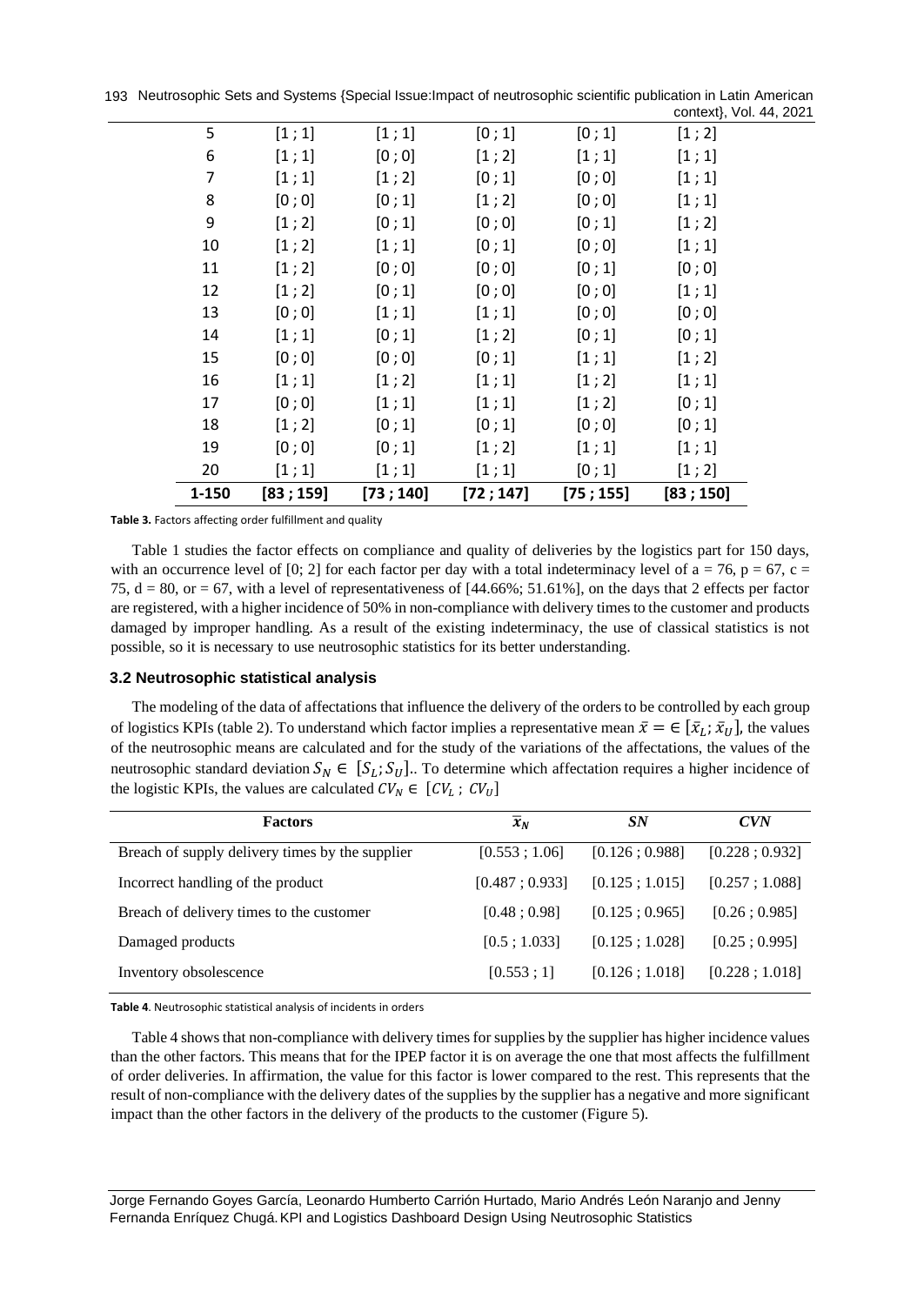Neutrosophic Sets and Systems {Special Issue:Impact of neutrosophic scientific publication in Latin American 194 context}, Vol. 44, 2021



Determinate part Indeterminate part

**Figure 5.** Neutrosophic bar graph of order incidences

# **3.3 Comparative analysis**

To determine the associated referent indeterminacy measure for the form of neutrosophic numbers (Table 5). In the results obtained, it is observed that for the values they go from  $\bar{x} = \in [\bar{x}_L; \bar{x}_U], S_N \in [S_L; S_U]CV_N \in$  $[CV_L; CV_U]CV_N$ 0.228 to 0.932 with the indeterminacy measure 75.5 generates a negative impact to comply with the deliveries in the agreed time, as its influence on the other affectations. Logistics KPIs are required to focus on a higher level of monitoring on Supply KPIs.

| <b>Factors</b> | $\overline{x}_N$                     | <b>SN</b>                            | <b>CVN</b>                            |
|----------------|--------------------------------------|--------------------------------------|---------------------------------------|
| <i>LARM</i>    | $0.553 + 1.06$ I; I $\in [0, 0.47]$  | $0.126 + 0.988$ I; I $\in [0, 0.87]$ | $0.228 + 0.932$ I; I $\in [0, 0.755]$ |
| <b>IHP</b>     | $0.487 + 0.933$ I; I $\in [0, 0.47]$ | $0.125 + 1.015$ I; I $\in [0, 0.87]$ | $0.257 + 1.088$ I; I $\in [0, 0.76]$  |
| <i>BDTC</i>    | $0.48 + 0.98$ I; I $\in [0, 0.51]$   | $0.125 + 0.965$ I; I $\in [0, 0.87]$ | $0.26 + 0.985$ I; I $\in [0, 0.73]$   |
| DP             | $0.5 + 1.033$ I; I $\in [0, 0.51]$   | $0.125 + 1.028$ I; I $\in [0, 0.87]$ | $0.25 + 0.995$ I; I $\in [0, 0.74]$   |
| 10             | $0.553 + 1$ I; I $\in [0, 0.44]$     | $0.126 + 1.018$ I; I $\in [0, 0.87]$ | $0.228 + 1.018$ I; I $\in [0, 0.77]$  |

**Table 5.** Neutrosophic forms with the measure of indeterminacy

# **TOPSIS analysis**

To determine the possible alternatives based on using the supply KPI more in line with the given situation, the TOPSIS modeling is used. The strategies to be evaluated are focused on monitoring the supply KPIs integrated into the dashboard and highlighting the following parameters:

- Delivery times. Analysis between the supplier and the company
- Balance between supply and demand. Monitor between what is demanded by the client and what is offered
- Lead time. Monitor the times from the supplier to the warehouse, first stage
- Managed providers. Analysis of suppliers managed to meet demand
- Quality of raw materials. Analysis of the quality management process in the supply stage
- Shopping Costs. Analysis of the costs for the acquisition of raw material

Jorge Fernando Goyes García, Leonardo Humberto Carrión Hurtado, Mario Andrés León Naranjo and Jenny Fernanda Enríquez Chugá.KPI and Logistics Dashboard Design Using Neutrosophic Statistics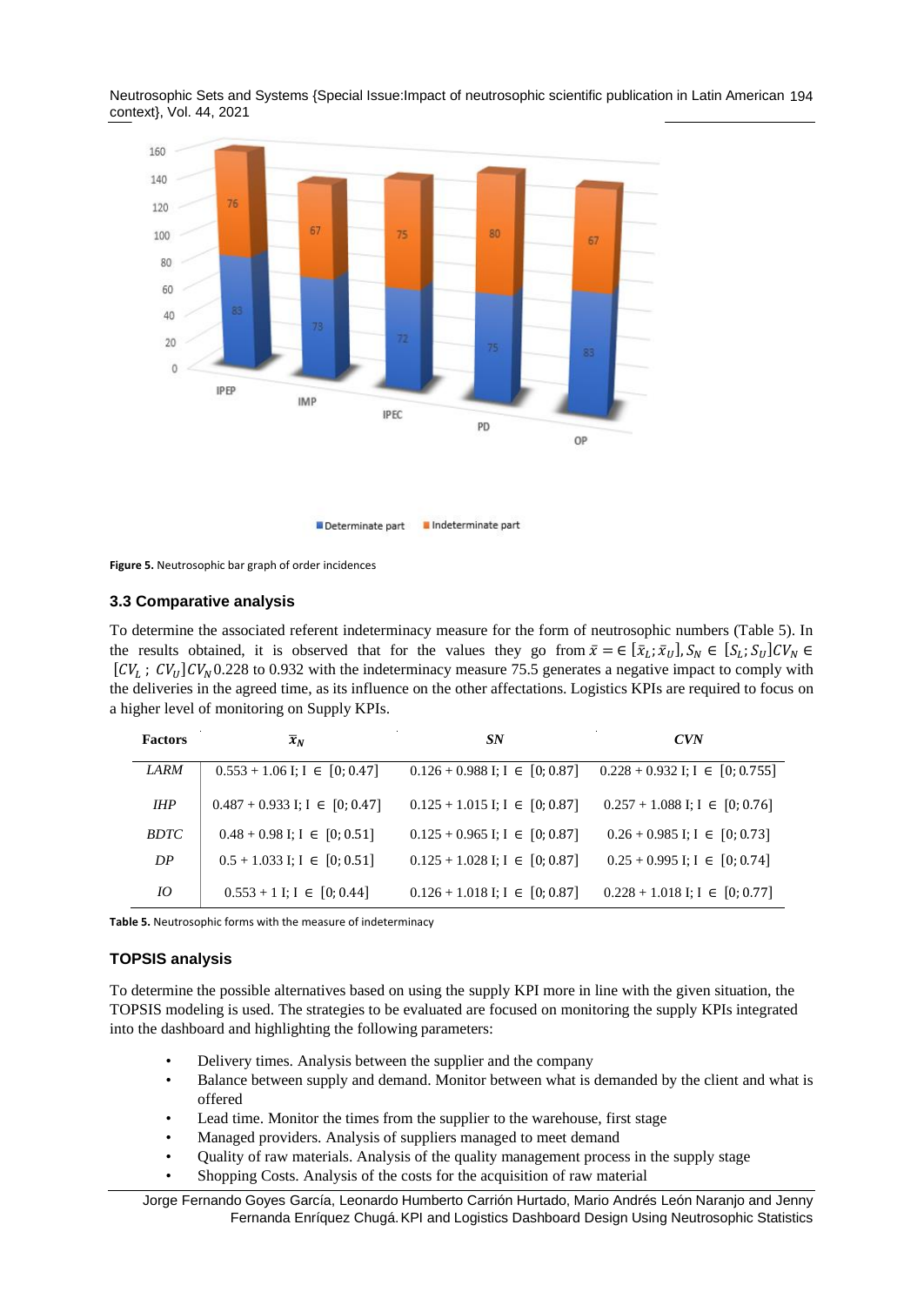195 Neutrosophic Sets and Systems {Special Issue: Impact of neutrosophic scientific publication in Latin American context}, Vol. 44, 2021

| <b>Alternatives</b>                  | Purchasing and<br>supplier<br>management<br>necessary | Inventory<br>management and<br>forecasting                                          | <b>Storage KPIs</b> | Transportation<br><b>KPIs</b> | <b>Customer service</b><br><b>KPIs</b>                                              | <b>Marketing KPI</b> |
|--------------------------------------|-------------------------------------------------------|-------------------------------------------------------------------------------------|---------------------|-------------------------------|-------------------------------------------------------------------------------------|----------------------|
| Delivery times                       | (0.95; 0.05; 0.05)                                    |                                                                                     |                     |                               | $(0.95; 0.05; 0.05)$ $(0.25; 0.60; 0.80)$ $(0.95; 0.05; 0.05)$ $(0.95; 0.05; 0.05)$ | (0,80; 0,10; 0,30)   |
| Balance between<br>supply and demand | (0.65; 0.30; 0.45)                                    | $(0,80; 0,10; 0,30)$ $(0,50; 0,40; 0,60)$ $(0,65; 0,30; 0,45)$ $(0,65; 0,30; 0,45)$ |                     |                               |                                                                                     | (0.65; 0.30; 0.45)   |
| Lead time                            | (0.95; 0.05; 0.05)                                    | $(0,25; 0,60; 0,80)$ $(0,25; 0,60; 0,80)$ $(0,95; 0,05; 0,05)$ $(0,95; 0,05; 0,05)$ |                     |                               |                                                                                     | (0,95; 0,05; 0,05)   |
| Managed providers                    | (0.65; 0.30; 0.45)                                    | $(0.10, 0.75, 0.85)$ $(0.10, 0.75, 0.85)$ $(0.80, 0.10, 0.30)$ $(0.10, 0.75, 0.85)$ |                     |                               |                                                                                     | (0.10, 0.75, 0.85)   |
| Quality of raw<br>materials          | (0.95; 0.05; 0.05)                                    |                                                                                     |                     |                               | $(0,80; 0,10; 0,30)$ $(0,25; 0,60; 0,80)$ $(0.10, 0.75, 0.85)$ $(0.10, 0.75, 0.85)$ | (0.10, 0.75, 0.85)   |
| <b>Shopping Costs</b>                | (0.95; 0.05; 0.05)                                    | (0.65; 0.30; 0.45)                                                                  |                     |                               | $(0,50; 0,40; 0,60)$ $(0.10, 0.75, 0.85)$ $(0.10, 0.75, 0.85)$                      | (0.10, 0.75, 0.85)   |

The results are shown in the following tables:

**Table 6.** Table of the weights assigned by the experts to each criterion

| <b>Alternatives</b>                  | Purchasing and<br>supplier<br>management<br>necessary | Inventory<br>management<br>and<br>forecasting | <b>Storage KPIs</b> | <b>Transportation</b><br><b>KPIs</b> | Customer<br>service<br><b>KPIs</b> | <b>Marketing</b><br><b>KPI</b> |
|--------------------------------------|-------------------------------------------------------|-----------------------------------------------|---------------------|--------------------------------------|------------------------------------|--------------------------------|
| Delivery times                       | 0.12909                                               | 0.03907                                       | 0.08025             | 0.01111                              | 0.01252                            | 0.12867                        |
| Balance between<br>supply and demand | 0.19466                                               | 0.04639                                       | 0.04494             | 0.01676                              | 0.01888                            | 0.16339                        |
| Lead time                            | 0.19466                                               | 0.01367                                       | 0.04494             | 0.01676                              | 0.01888                            | 0.19402                        |
| Managed providers                    | 0.12909                                               | 0.00781                                       | 0.02568             | 0.01411                              | 0.00318                            | 0.03268                        |
| Quality of raw<br>materials          | 0.19466                                               | 0.03907                                       | 0.04494             | 0.00282                              | 0.00318                            | 0.03268                        |
| <b>Shopping Costs</b>                | 0.19466                                               | 0.03077                                       | 0.08025             | 0.00282                              | 0.00318                            | 0.03268                        |

**Table 7.** Weighted normalized matrix

| <b>Alternative</b>                   | d-      | $\mathbf{d} +$ | Ri      | Order |
|--------------------------------------|---------|----------------|---------|-------|
| Delivery times                       | 0.05099 | 0.06597        | 0.43595 | 5     |
| Balance between supply and<br>demand | 0.11550 | $\Omega$       | 1       | 1     |
| Quality of raw materials             | 0.11198 | 0.03272        | 0.77387 | 4     |
| Managed providers                    | 0.04739 | 0.07607        | 0.38385 | 6     |
| Lead time                            | 0.11391 | 0.00732        | 0.93957 | 2     |
| <b>Shopping Costs</b>                | 0.11265 | 0.01562        | 0.87818 | 3     |

**Table 8.** Matrix of distances and calculation of Ri for each of the alternatives

According to the results we obtained, it is preferred to enhance alternative 1, monitoring between supply and demand, or alternative 2, lead time, depending on the deficiency to be eradicated (figure 6). The preferred variants to determine and monitor the times in the first stage before reaching the warehouse to improve the precision of the movement of the products from the warehouse to the customer.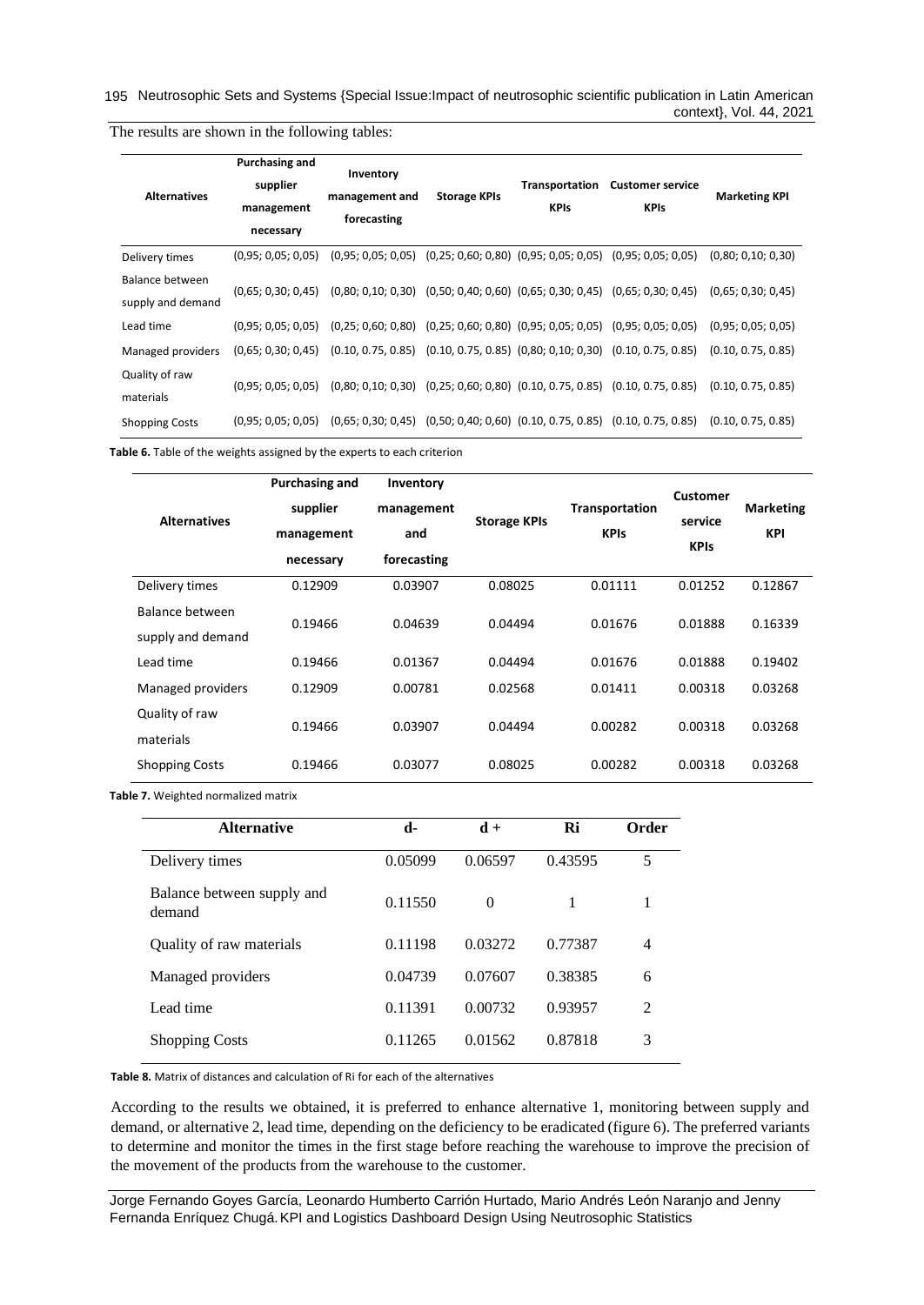Neutrosophic Sets and Systems {Special Issue:Impact of neutrosophic scientific publication in Latin American 196 context}, Vol. 44, 2021



**Figure 6.** Alternatives implementation priorities.

#### **Conclusions**

- Logistics KPIs are highly recognized internationally by companies and institutions, for the level of information they provide in decision-making. The KPIs integrated with the dashboard illustrate the company's log by providing relevant information objectively and truthfully about all the processes that make up the chain. KPIs must be measurable, quantifiable, specific, temporary, and measurable.
- The analysis of the data made to the company determined deficiencies that in the form of a chain reaction affect the deliveries of the products delivered to the customer. When determining the factors that affect the process, the use of neutrosophic statistics is chosen due to the degree of indeterminacy in the analyzed variable, as it is not resolved by classical statistics.
- The neutrosophic statistical analysis shows a lower CV value for the late arrival of raw materials, as a key factor in the fulfillment of product deliveries to the customer. By integrating the result with TOPSIS, it seeks to promote alternatives to improve control in the supply stage, using the KPI of supplies integrated with the dashboard. Among the alternatives to apply, we have: monitoring between supply and demand or lead time according to the objective to be achieved.

#### **References**

- <span id="page-8-0"></span>[1] D. Parmenter, *Key Performance Indicators Developing, Implementing, and Using Winning KPIs*, Third Edition ed., 2015.
- <span id="page-8-1"></span>[2] B. Rouwenhorst, B.Reuter, & Stockrahm, V., ""Warehouse design and control: Framework and literature review"." *European Journal of Operational Research,* 2000.
- <span id="page-8-2"></span>[3] Servera.David. (s.f). *Concepto y evolución de la función logística*. Available: https:/[/www.researchgate.net](http://www.researchgate.net/)
- <span id="page-8-3"></span>[4] Mora, *Indicadores de la Gestión Logística, KPI "Los indicadores claves del desempeño Logístico capítulo I*, 2008.
- [5] A. Tabbernor, N. Schuurman, D. Bradley, and J. J. C. Clague "A multi-criteria evaluation model of earthquake vulnerability in Victoria, British Columbia," *Natural Hazards,* vol. 74- No. 2, 2014.
- [6] T. Velmurugan and T. Santhanam, "Performance evaluation of k-means and fuzzy c-means clustering algorithms for statistical distributions of input data points," *European Journal of Scientific Research,* vol. 46, pp. 320-330, 2010.
- <span id="page-8-4"></span>[7] R. d. Navascués, & Pau C, J., *Manual de logística integral*. Madrid: Ediciones Díaz de Santos, S.A, 2000.
- <span id="page-8-5"></span>[8] H. Song, y Cheung, J, *Logística: Perspectivas, Enfoques y Retos. Hauppauge*. Nueva York: Nova Science Publishers, Inc., 2013.
- <span id="page-8-6"></span>[9] R. Bello Lara, González Espinosa, S., Martín Ravelo, A., Leyva Vázquez M. Y. , "Modelo para el análisis estático en grafos difusos basado en indicadores compuestos de centralidad.," *Revista Cubana de Ciencias Informáticas. Editorial "Ediciones Futuro" Universidad de las Ciencias Informáticas. La Habana, Cuba,* vol. 9(2), pp. 52-65, 2015.
- <span id="page-8-7"></span>[10] A. Z. Mazo, Montoya, R. A. G., & Henao, S. A. F, "Indicadores logísticos en la cadena de suministro como apoyo al modelo scor," *Clío América,* vol. 8, pp. 90-110, 2014.
- <span id="page-8-8"></span>[11] UNIGIS. (2019). *Dashboard e indicadores KPIs*. Available: https:/[/www.unigis.com/e-commerce/](http://www.unigis.com/e-commerce/)
- <span id="page-8-9"></span>[12] H. y. otros. (2000). *Indicadores*. Available: <http://www.bizkaia.eus/home2/archivos/DPTO9/Temas/Pdf/.Natural./Indicadores.pd>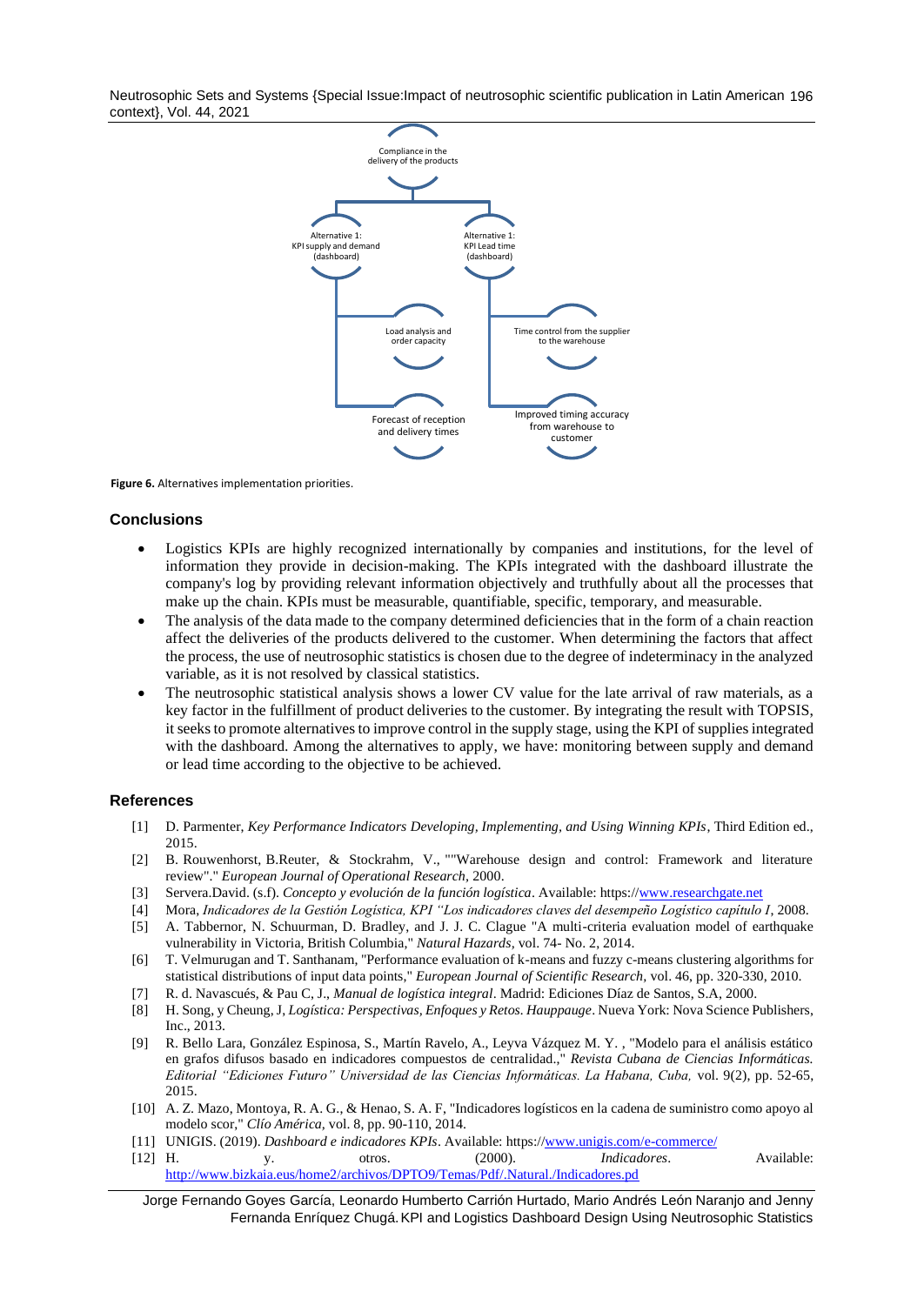#### 197 Neutrosophic Sets and Systems {Special Issue: Impact of neutrosophic scientific publication in Latin American context}, Vol. 44, 2021

- <span id="page-9-0"></span>[13] MECALUX. (2020). *KPI en logística: así se mide el exito en la supply chain*. Available: https:/[/www.mecalux.com.mx/blog/kpi-logistica](http://www.mecalux.com.mx/blog/kpi-logistica)
- <span id="page-9-1"></span>[14] M. T, *Logística y Costos* vol. Primera Edición: Ediciones Díaz de Santos, 2014.
- <span id="page-9-2"></span>[15] W. C. Sarache, C., "La Logística Del Transporte: Un Elemento Estratégico En El Desarrollo Agroindustrial," 2007.
- <span id="page-9-3"></span>[16] D. Waters, *Global Logistics: New Directions in Supply Chain Management*. The United Kingdom Kogan Page Publishers, 2007.
- <span id="page-9-4"></span>[17] ZEUS. (2018). *Cuales son los principales KPIs de logística*. Available: https://datablog.zeus.vision/2018/01/26/cuales-son-los-principales-kpis-de-logistica/
- <span id="page-9-5"></span>[18] C. Contreras and M. Anahis, "Proceso de titulación, pertinencia en la carrera de comunicación social de la facultad de ciencias jurídicas sociales y de la educación en la universidad técnica de Babahoyo," Babahoyo: UTB, 2018, 2018.
- [19] G. Á. Gómez, J. V. Moya, J. E. Ricardo, and C. V. Sánchez, "La formación continua de los docentes de la educación superior como sustento del modelo pedagógico," *Revista Conrado,* vol. 17, pp. 431-439, 2021.
- [20] J. E. Ricardo, J. J. D. Menéndez, and R. L. M. Manzano, "Integración universitaria, reto actual en el siglo XXI," *Revista Conrado,* vol. 16, pp. 51-58, 2020.
- [21] J. E. RICARDO, *Estrategia de Gestión en la Educación Superior; pertinencia e impacto en la interrelación de los procesos académicos, de investigación científica y de vinculación con la sociedad en el periodo enero 2016-mayo 2018 en la Facultad de Ciencias Jurídicas, Sociales y de la Educación de la Universidad Técnica de Babahoyo en Ecuador*: Infinite Study, 2018.
- <span id="page-9-6"></span>[22] E. Triantaphyllou, "Multi-criteria Decision Making Methods: A Comparative Study," *Kluwer Academic Publishing,*  pp. 2-3, 2000.
- <span id="page-9-7"></span>[23] F. Smarandache, *An introduction to the Neutrosophic probability applied in quantum physics*: Infinite Study, 2000.
- <span id="page-9-8"></span>[24] W. B. Vasantha, I. Kandasamy, and F. Smarandache, "Algebraic Structure of Neutrosophic Duplets in Neutrosophic Rings < Z U I>,< Q U I> and < R U I.> " *Neutrosophic Sets and Systems, ,* vol. 23, pp. 85-95, 2018.
- <span id="page-9-9"></span>[25] F. Smarandache, *Neutrosophy, a new Branch of Philosophy*: Infinite Study, 2002.
- <span id="page-9-10"></span>[26] W. V. Kandasamy and F. Smarandache, "Fuzzy Neutrosophic Models for Social Scientists.," *Education Publisher Inc.,* 2013.
- <span id="page-9-11"></span>[27] F. Smarandache, "A Unifying Field in Logics: Neutrosophic Logic. Neutrosophy, Neutrosophic Set, Neutrosophic Probability: Neutrosophic Logic. Neutrosophy, Neutrosophic Set, Neutrosophic Probability: Infinite Study.," 2005.
- <span id="page-9-12"></span>[28] S. H. S. Al-Subhi, I. Pérez Pupo, R. García Vacacela, P. Y. Piñero Pérez, and M. Y. Leyva Vázquez, "A New Neutrosophic Cognitive Map with Neutrosophic Sets on Connections, Application in Project Management. ," *Neutrosophic Sets and Systems,* vol. 22. , pp. 63-75, 2018.
- [29] M. Abdel-Basset, M. Saleh, A. Gamal, and F. Smarandache, "An approach of TOPSIS technique for developing supplier selection with group decision making under type-2 neutrosophic number.," *Applied Soft Computing,* vol. 77, pp. 438-452, 2019.
- [30] S. Bernal Romero and D. F. Niño Sanabria, "Modelo multicriterio aplicado a la toma de decisiones representables en diagramas de Ishikawa," Trabajo de grado presentado como requisito para obtener el título de Ingeniero Industrial, Facultad de Ingeniería, Universidad Distrital Francisco José De Caldas, Bogotá, Colombia, 2018.
- [31] A. Maldonado and A. Realyvásquez, "Selección de fresadoras con TOPSIS usando ponderaciones de AHP," *ResearchGate,* 2011.
- [32] R. A. Martínez Aza. (2020) Análisis de viabilidad de implementación de proyectos de energías renovables. *Ciencia Unisalle*. Available: https://ciencia.lasalle.edu.co/ing\_electrica/587
- [33] G. Norat Estrada, B. M. González Nuñez, M. Valdés Peña, M. Y. Leyva Vázquez, and O. Pérez Peña, "Bases para el diseño de un procedimiento para el control económico de las inversiones con medios propios mediante AHP Saaty-Topsis," presented at the 10ma Conferencia Científica Internacional Universidad de Holguín, Holguín, Cuba, 2021.
- [34] R. Şahin and M. Yiğider, "A Multi-criteria neutrosophic group decision making metod based TOPSIS for supplier selection," *arXiv preprint arXiv:1412.5077. ,* 2014.
- [35] N. Tabares Urrea, G. Ramirez Flores, and J. C. Osorio Góez, "AHP Difuso y TOPSIS para la seleccion de un proveedor 3PL considerando riesgo operacional," *Revista EIA,* vol. 17, pp. 1-17, 2020.
- [36] C. Vaca, J. Martínez, and J. Leguísamo. (2020) Selección de materiales mediante uso de multicriterio aplicado a un engranaje helicoidal de la caja de cambios de dmax 3.0. *CienciAmérica* Available: http://dialnet.unirioja.es/selección de materiales mediante uso de multicriterio aplicado a un engranaje helico [idal\\_de\\_la\\_caja\\_de\\_cambios\\_de\\_dmax\\_3.0.pdf](http://dialnet.unirioja.es/selección_de_materiales_mediante_uso_de_multicriterio_aplicado_a_un_engranaje_helicoidal_de_la_caja_de_cambios_de_dmax_3.0.pdf)
- [37] C. A. Yajure Ramírez. (2016) Comparación de técnicas de ponderación de criterios en metodologías de toma de decisiones multicriterio aplicadas a la jerarquización de tecnologías renovables. *Revista Tecnológica ESPOL – RTE*. 17-27.
- [38] M. Á. Quiroz Martínez, G. A. Granda Villon, D. I. Maldonado Cevallos, and M. Y. Leyva Vásquez, "Análisis comparativo para seleccionar una herramienta de reconocimiento de emociones aplicando mapas de decisión difusos y TOPSIS," *Revista Dilemas Contemporáneos,* vol. Año VIII, 2020.
- [39] L. O. A. Zambrano, D. V. P. Ruiz, E. J. J. Arias, and L. J. M. Chalacán, "Analysis of the Critical Success Factors of Projects for Engineering Thinking Development," *Neutrosophic Sets and Systems,* vol. 37, pp. 215-223, 2020.
- [40] M. F. S. Salgado, G. F. A. Hidalgo, and S. B. G. Gallegos, "A composite Index of Social Vulnerability to Earthquake Hazard in Canton Atacames," *Neutrosophic Sets and Systems,* vol. 37, pp. 250-259, 2020.